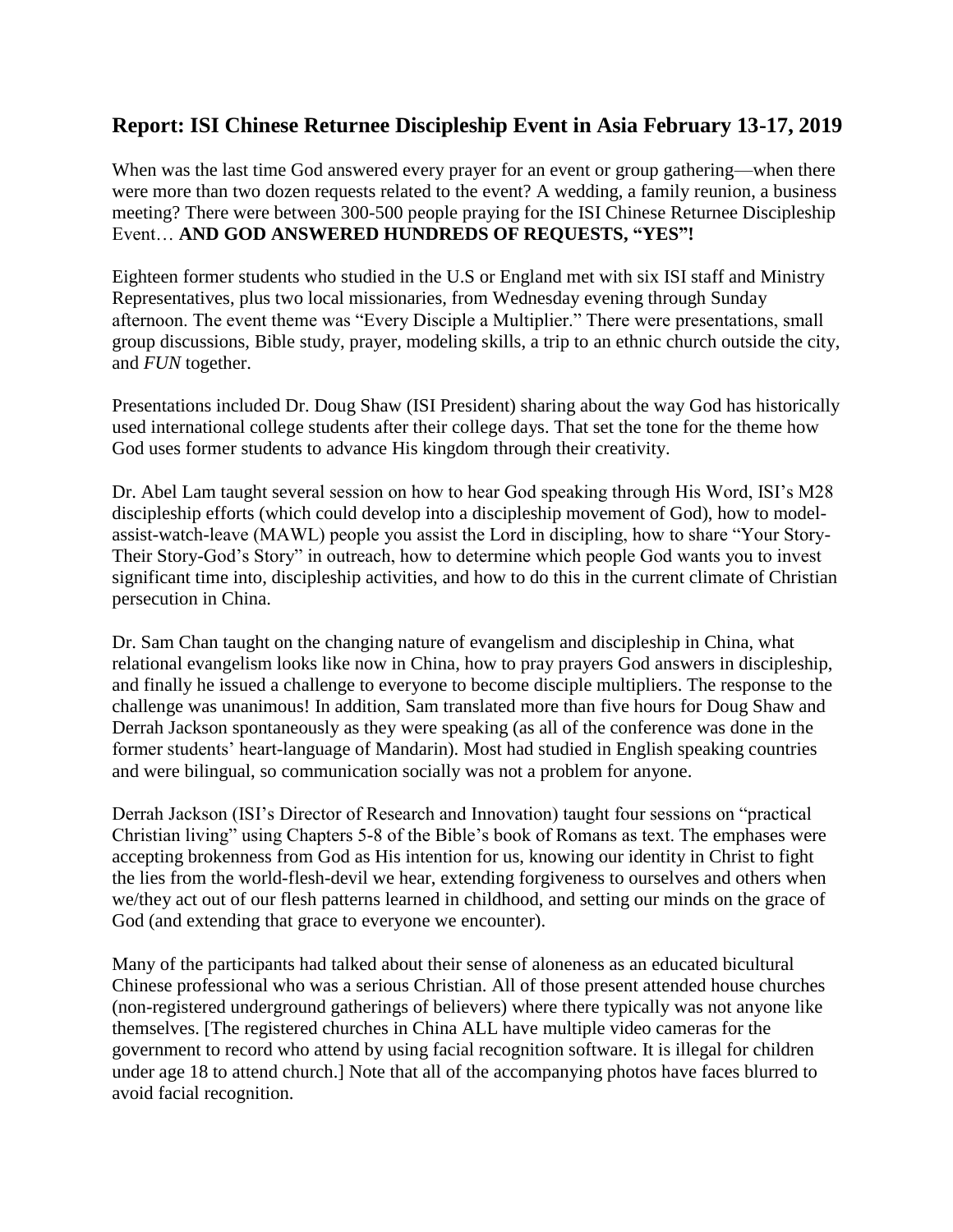Because of the sense of aloneness, one of the major goals of the conference was for those who attended to become friends with one another and to continue to share their lives upon returning home. In addition, they were challenged to help hold one another accountable to follow God's plan for their lives. To do that, there were small group discussions, many leisurely meals together, large group discussions, and *FUN*! The group all visited the night market together, toured the Old Town in the city with traditional structures characteristic of the culture, and most visited an ethnic church outside of town on Sunday.

On Sunday morning, most of the attendees loaded into vans and went to the ethnic church mentioned above. Colorfully dressed, the locals sang and danced in worship. Also, as part of the worship the former students sang "Amazing Grace" in Mandarin for the church. The pastor of the church had gone to the village ten years ago when there were no believers there and now onethird of the town were believers! This was seeing "every disciple a multiplier" in action! After the ethnic church service, the locals had roasted a pig for everyone to eat lunch together. In addition, the church was having a funeral for a member who died, and the former students were able to pray publicly for the family who was grieving. The Sunday outing was a wonderful demonstration of discipleship multiplication first-hand!

There were numerous one-on-one discussions (some bordering on counseling) with individuals. Almost everyone had issues they needed help with—fears, forgiveness, anxieties about career, personal and family relationships, and identity issues. As best we could, the conference leaders sought to be Jesus' encouragers to each of these future leaders. Many also had theological issues they had never felt free to ask anyone, and some wanted deeper discussions of issues raised in the presentations.

To a person, every attendee said they were blessed to be there. Below are some of the response cards turned in when we asked them to tell us about their take-aways form the conference.

*I have received love, understanding, encouragement, joy, knowledge, motivation and strength. God has spoken to me several times during the training both through brothers and sisters, and during my prayers. The message is hopeful and joyful. I feel like I have found a strong family and supported by wonderful, experienced workers. This trip also left me with beautiful memories to share with my parents and other friends. Bless the Lord!* 

-------------

*For these few days, God reminded me of my dream and vision. I was disappointed that God didn't lead me in the way I expected, but God strangely brought me to Thailand and let me know that He has something for me and hasn't forgotten about me. I will continue to lead the small group as I did in USA. I will keep loving and caring for people that God has brought into my life. I will not be afraid of what will my life be because it is all in His hands. He never forgets about me.* 

*This is my first month back in China after 5 years in the US. It is really by God's grace and bigger plan that I met so many returnees here and now. I'm really encouraged to learn what's going on in many cities in China and how the gospel is spreading under the restrictions and persecution. My biggest take away from this conference is my identity in Christ as a saint instead of a sinner. Still growing and will always grow to glorify God and benefit others.* 

-------------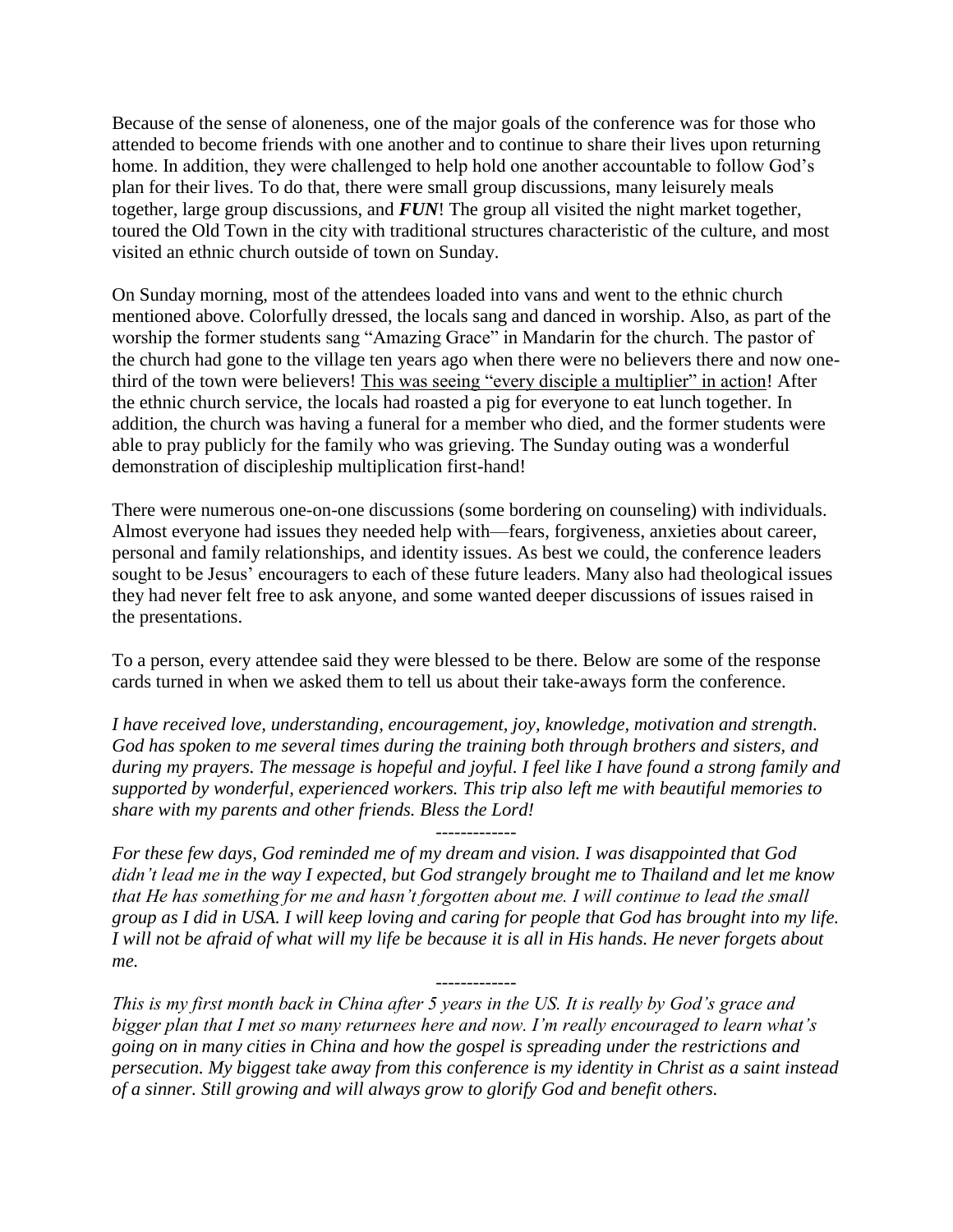*I thank Jesus Christ for saving my life, giving me the Holy Spirit, giving me a new life and joining his great commission of making disciples of all nations. Lord Jesus is my savior and hero. He also brought so many great pastors, spiritual leaders, spiritual mentors and bros and sis to me. I am so grateful for it. I am very excited to be a disciple and am making disciples with God. God have me a vision when I returned from the US to Shanghai in 2016. I saw so many tall buildings and God says, "I will raise up that many spiritual leaders in this city." This meeting truly helped me to open eyes and see God's work globally.*

-------------

*It is such a tremendous grace to attend this conference. I really thank you for your great love and care for the ministry work in China. The most enjoyable part for me is to see so many young international graduates share the same vision on discipleship. We shared and exchanged experience, thoughts, and encouraged each other. I cried when Dr. Shaw and Mrs. Susan prayed with us. I felt tremendous love of God for us, and I know God loves the other nations as well.*

-------------

*Although the world is dark, there are still many bright lights shining. God loves the world, and the world needs us. Every one of us can be a multiplier, we can influence others.*

- ------------- *1. MAWL is very useful. It's a good guideline for disciple training. I'll apply it when I return home.*
- *2. Romans is the most difficult book for me to understand. In this camp, Derrah leads us to review part of the book. I benefit a lot from the big picture provided by him.*
- *3. Return to God and the Holy Spirit, always, and do not depend on yourself, ever. All topics in the camp remind me of this. It's very important for me in the future, to keep this reminder in mind.*

*I am so thankful for this opportunity to be able to come to Thailand and hear stories of other fellow returnees. It's both encouraging and comforting to know that I am not alone in my struggle. God shows his kindness through the leaders of this events. I am hoping to pass down his love and kindness towards others as I go home as well. I have learned I am capable to disciple a couple of people in my life. I would be excited to put M28 into practice and to see what God's purpose for me and the friends he put in my life.* 

-------------

------------- *What I love about the training in the last a few days is that it really helped me to re-commit myself to Lord's mission of discipling more Christ-followers. I re-focused my vision to the Great Commission and supplied me with practical tools to achieve the mission. Most of all, it allowed me to meet and get to know other brothers and sisters who have similar mission hearts, and the friendship we developed will be a great supporting system for all of us in reaching our goal – to share the Gospel with more and disciple them to become disciple-makers themselves. I'm very grateful for this learning opportunity and give thanks to the Lord for leading His people who made this training a reality. May the Lord bless them!* 

-------------

*This conference reminded me:*

- *1. I am Jesus' disciple who makes disciples, a multiplier.*
- *2. God is so kind to share His love and grace to me.*
- *3. Discipleship is life influencing life, to walk with them, to pass this passion on and on.*

-------------